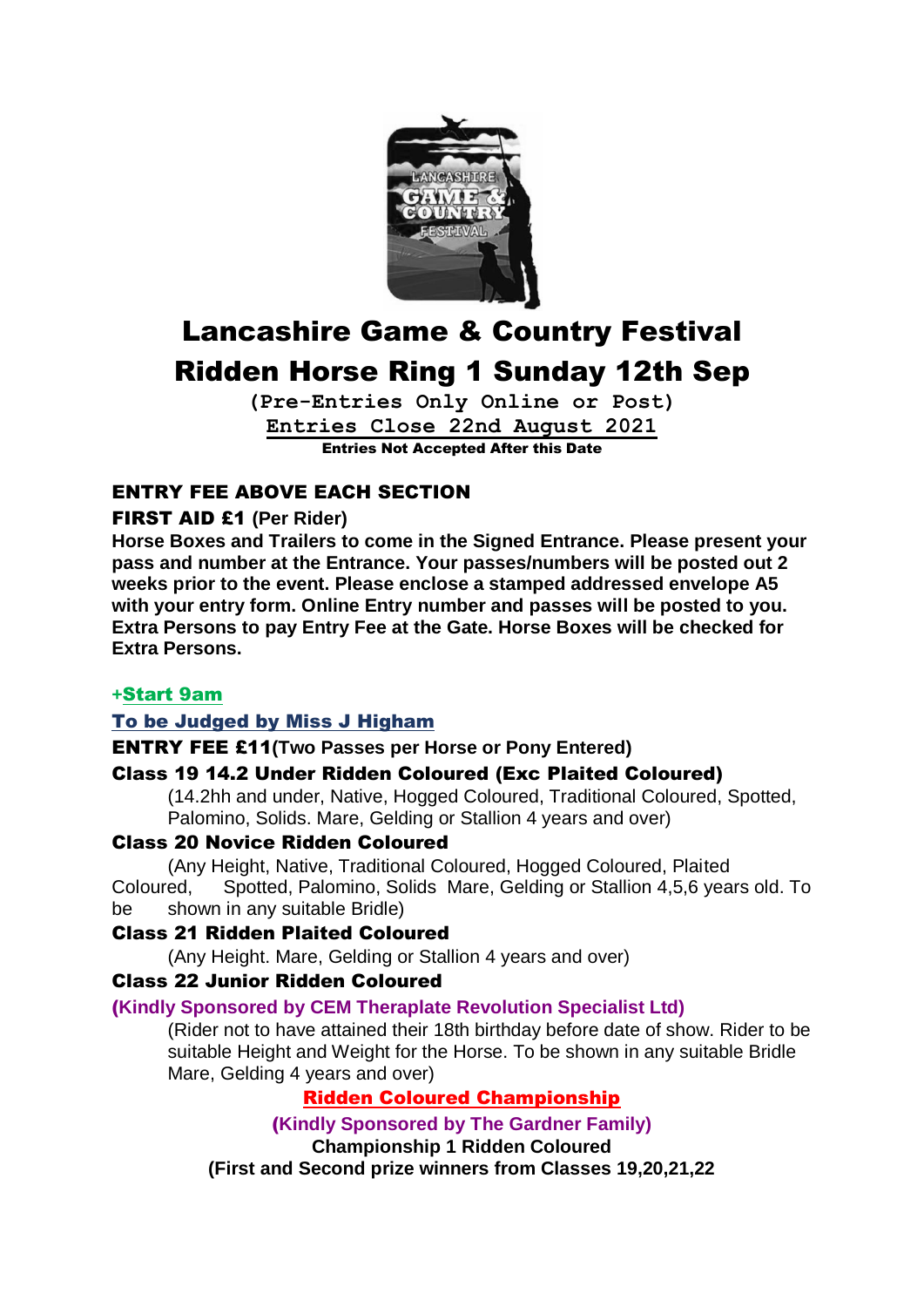# ENTRY FEE £8**(Two Passes per Horse or Pony Entered)**

# Class 23 Lead Rein (exc M&M & Welsh)

(Mare or Gelding 4 years and over, Rider not to have attained their 9th birthday before date of show. To be led by an attendant and shown in a Snaffle Bridle)

# Class 24 First Ridden (excM&M & Welsh)

(Mare or Gelding 4 years and over, Rider not to have attained their 12th birthday before date of show. To be shown in any suitable Bridle)

# Class 25 Lead Rein (M&M & Welsh)

# (**Kindly Sponsored by CEM Theraplate Revolution Specialist Ltd)**

(Mare or Gelding 4 years and over, Rider not to have attained their 9th birthday before date of show. To be led by an attendant and shown in a Snaffle Bridle)

# Class 26 First Ridden (M&M & Welsh)

(Mare or Gelding 4 years and over, Rider not to have attained their 12th birthday before date of show. To be shown in any suitable Bridle)

# Lead Rein & First Ridden Championship

#### (**Kindly Sponsored by Bowses Hill Farm – Clamping & Camping) Championship 2 Lead Rein and First Ridden.**

**(First and Second prize winners from Classes 23,24,25,26)**

# **Not Before 1pm**

# ENTRY FEE £11 **(Two Passes per Horse or Pony Entered)**

# Class 27 Novice M&M

(Dartmoor, Exmoor, Shetlands, Welsh Section A and B. Mare, Gelding or Stallion 4 years and over. To be shown in any suitable Bridle)

# Class 28 Novice M&M

(Welsh Section C and D. Mare, Gelding or Stallion 4 years and over. To be shown in any suitable Bridle)

# Class 29 Novice M&M

(Highlands, Fells, Dales, Connemara and New Forest. Mare, Gelding or Stallion 4 years and over. To be shown in any suitable Bridle)

# Novice M&M Championship

**Championship 3 Novice M&M. (First and Second prize winners from Classes 27,28,29,)**

# ENTRY FEE £11 **(Two Passes per Horse or Pony Entered)**

# Class 30 Junior M&M Small Breeds (inc Welsh)

(Dartmoor, Exmoor, Shetlands, Welsh Section A and B. Rider not to have attained their 12th birthday before date of show. Mare, Gelding 4 years and over)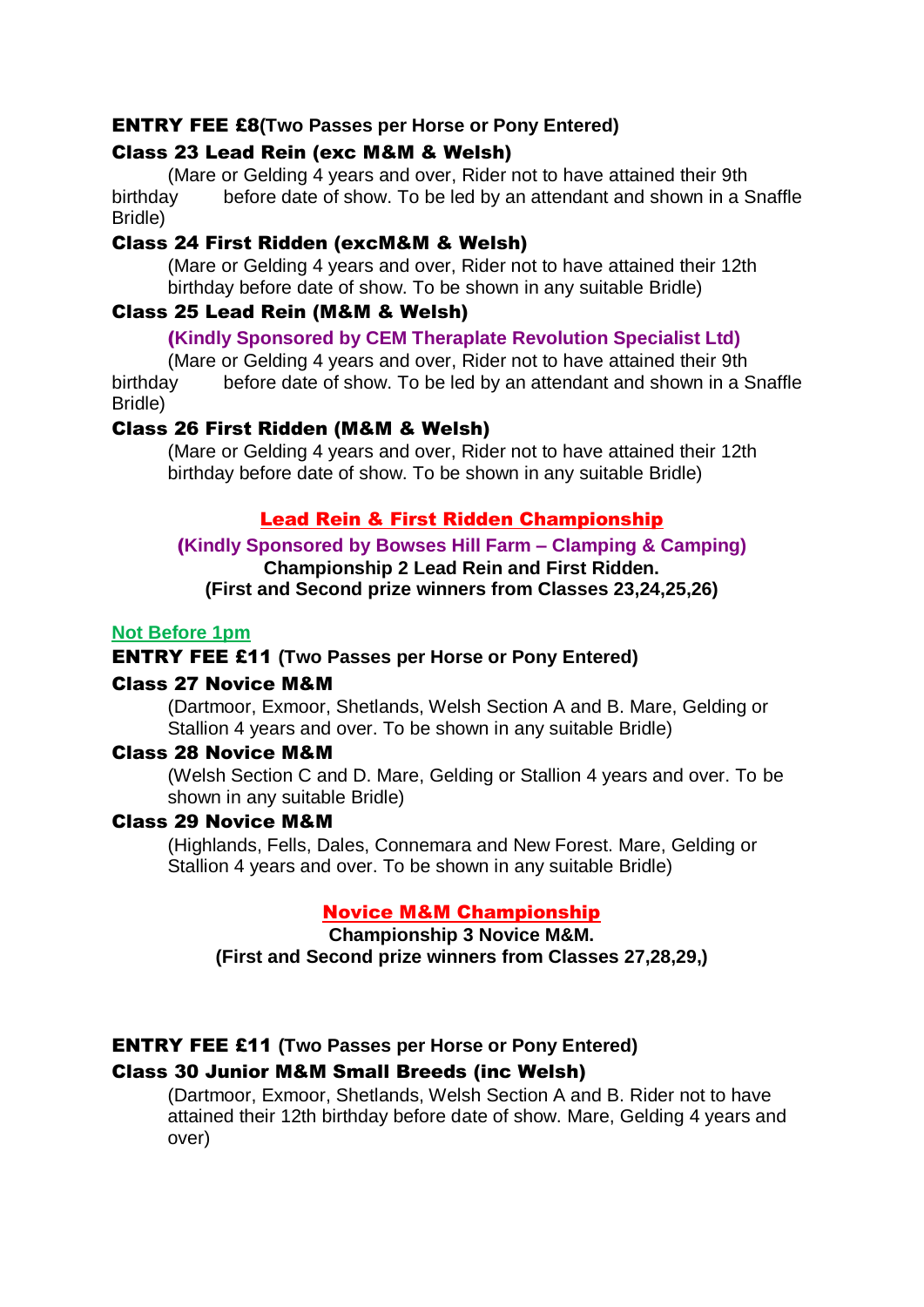#### Class 31 Junior M&M Large Breeds (inc Welsh)

(Highlands, Fells, Dales, Connemara, New Forest and Welsh Section C and D. Rider not to have attained their 18th birthday before date of show. Mare, Gelding 4 years and over)

# Class 32 M&M Amateur Riders (inc Welsh) PLEASE ENTRY IN TRUE SPIRIT OF THE CLASS

#### (**Kindly Sponsored by WJ Davidson Steel Frame Buildings)**

(Open to Riders who have never ridden at Hoys, Olympia or RIHS. Who for showing purposes have not engaged in a training programme for riders/horses/ponies, livery, buying/selling or dealing of horses/ponies as a means of deriving a source of income. Dartmoor, Exmoor, Shetlands, Highlands, Fells, Dales, Connemara, New Forest and Welsh Section A, B,C and D. Rider any age. Mare, Gelding, Stallion 4 years and over)

#### Class 33 Open M&M

(Dartmoor, Exmoor, Shetlands, Welsh Section A and B. Mare, Gelding or Stallion 4 years and over)

#### Class 34 Open M&M

#### (**Kindly Sponsored by Danielle Cartlidge Equine Sports Message Therapist)**

(Welsh Section C and D. Mare, Gelding or Stallion 4 years and over)

#### Class 35 Open M&M

#### (**Kindly Sponsored by Arbor Ace Tree Care)**

(Highlands, Fells, Dales, Connemara and New Forest. Mare, Gelding or Stallion 4 years and over)

#### M&M Championship

(**Kindly Sponsored by Unique Homecare)**

#### **Championship 4 M&M**

**(First and Second prize winners from Classes 30,31,32,33,34,35)**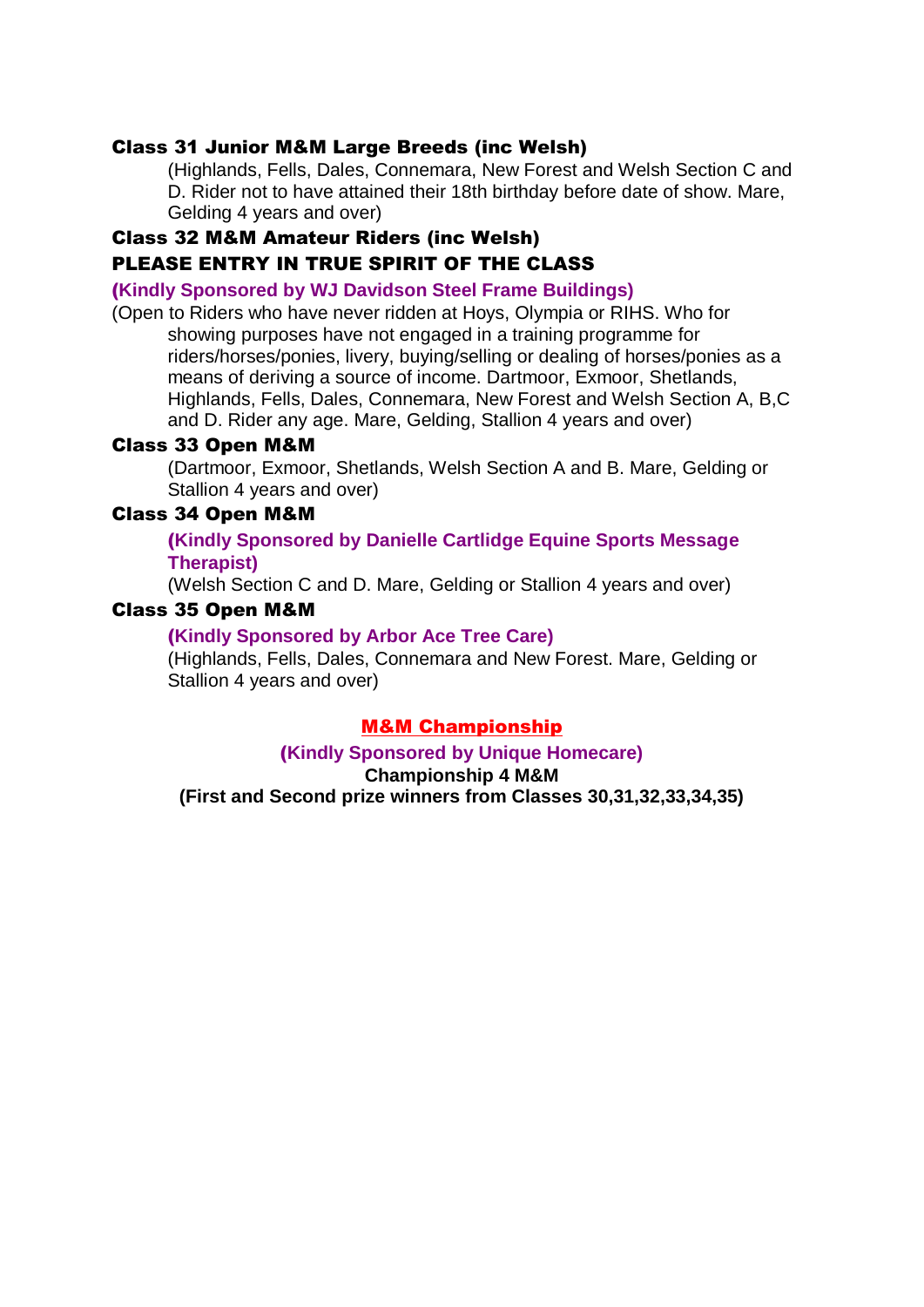

# Lancashire Game & Country Festival Ridden Horse Ring 2 Sunday 12th Sep

**(Pre-Entries Only Online or Post) Entries Close 22nd August 2021** Entries Not Accepted After this Date

# ENTRY FEE ABOVE EACH SECTION

# FIRST AID £1 **(Per Rider)**

**Horse Boxes and Trailers to come in the Signed Entrance. Please present your pass and number at the Entrance. Your passes/numbers will be posted out 2 weeks prior to the event. Please enclose a stamped addressed envelope A5 with your entry form. Online Entry number and passes will be posted to you. Extra Persons to pay Entry Fee at the Gate. Horse Boxes will be checked for Extra Persons.**

# **+**Start 9am

# To be Judged by John Harvey Brooke-Rankin

# ENTRY FEE £11 **(Two Passes per Horse or Pony Entered)**

# Class 36 Show Pony

(Mare, Gelding or Stallion. Rider any age)

# Class 37 Show Hunter Pony

# (**Kindly Sponsored by CEM Theraplate Revolution Specialist Ltd)**

(Mare, Gelding or Stallion. Rider any age)

Class 38 Ridden Pure Breed Arab

(Mare, Gelding or Stallion 4 years and over. Rider any age.)

# Class 39 Ridden Part Breed Arab

(**Kindly Sponsored by CEM Theraplate Revolution Specialist Ltd)**

(Mare, Gelding or Stallion 4 years and over. Rider any age.)

# Class 40 Novice Pony (Exc M&M, Welsh and Coloureds)

(14.2 and under. Mare, Gelding or Stallion 4 years and over. To be shown in any suitable Bridle)

# Class 41 Novice Horse (Exc M&M, Welsh and Coloureds)

(14.3 and over. Mare, Gelding or Stallion 4 years and over. To be shown in any suitable Bridle)

# Mixed Championship

**Championship 5 Mixed** 

**(First and Second prize winners from Classes 36,37,38,39,40,41)**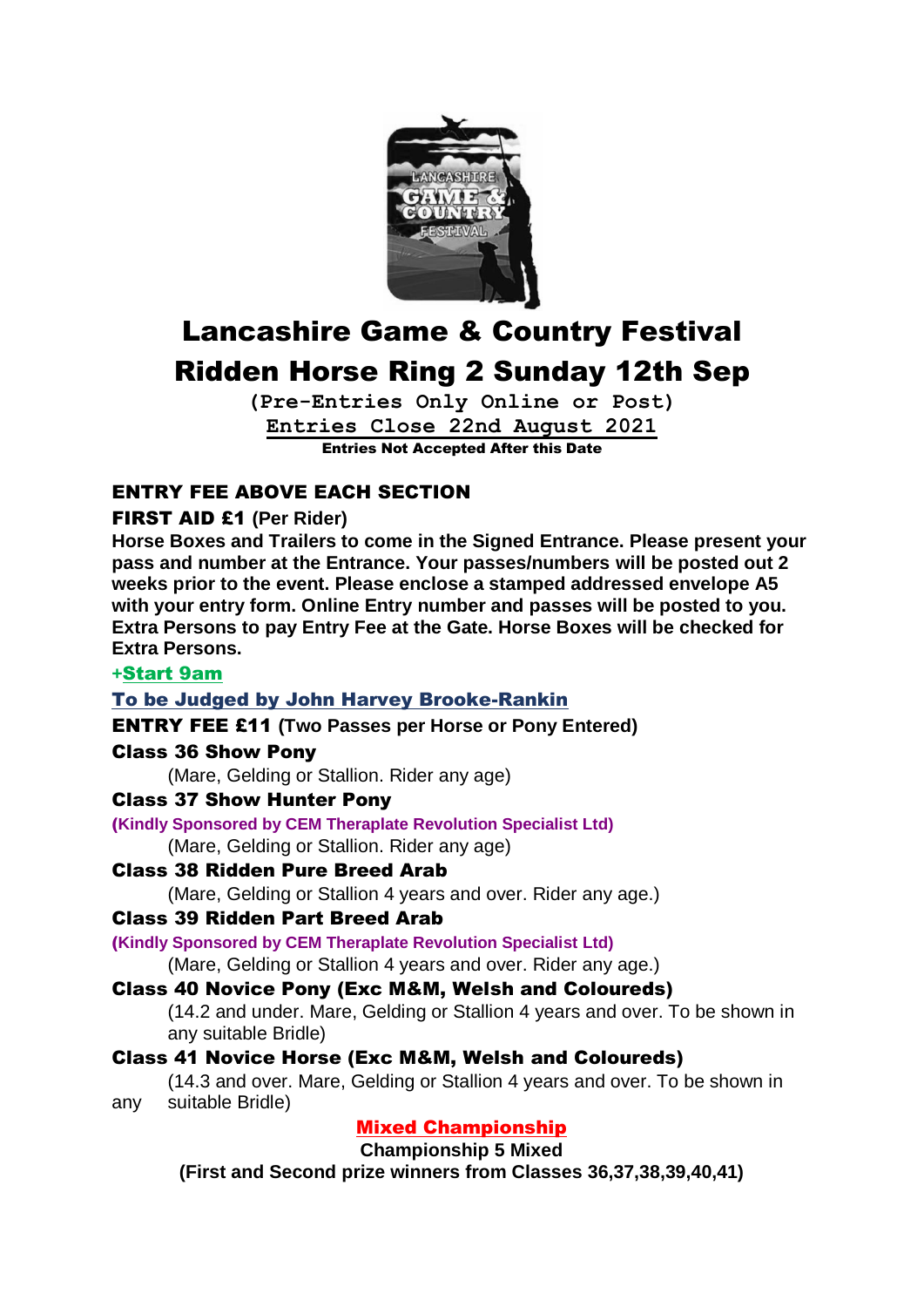# ENTRY FEE £11 **(Two Passes per Horse or Pony Entered)** SideSaddle To be Judged by V Hodgett

# Class 42 Concours d'Élégance

(Open to riders 4 years and over. Side saddle, Lead Rein allow. The sole criterion for this class is the elegance of the picture presented by horse and rider. Attention may be paid to the rider's personal appearance, but detailed inspection of rider or tack is not required. Fancy dress or period costume is not permitted. Competitors are required to walk, trot and canter. No individual show is required, but the Judge may ask groups of 3 or 4 riders to give short displays. A Special rosette will be awarded to the highest placed Adult and Junior Members of the SSA carrying their current Championship Points Cards. N.B. Silk hats are permitted to be worn by Adults IN THIS CLASS AT ANY TIME OF DAY. Juniors must wear hats to current Safety standards or above for this class. Adult riders not wearing such hats do so at their own risk. Competitors required to walk, trot and canter unless Lead Rein. Mare, Gelding or Stallion 4 years and over)

# Class 43 Classical Ladies Side Saddle

Open to SSA Adult Members and Non-members, aged 18 and over on January 1st of the current year, riding side saddle, on horses exceeding 148cm (14.2hh). To be judged 25% conformation and action, 25% manners & way of going, 25% rider, and 25% turnout of horse & rider, by a SHBGB, BSHA or SSA Panel Judge. Judges may request a short show but will not ride exhibits; horses will not be stripped. Traditional habits must be worn. Fancy Dress and Period Costumes NOT permitted. NB Silks Hats are permitted to be worn in this class AT ANY TIME OF THE DAY. Judges must use the mark sheet provided. The highest placed horse/rider combination qualifies for the Final to be held at the National Side Saddle Show. In the event of previous qualification, this may be passed down to fourth place. Special rosettes are offered by Mrs T Mitchell & Mr L Mitchell to the winner and if the winner has already qualified, a second rosette is awarded with the Qualification Card. Qualifying combinations are required to become Full Members of the SSA 21 days prior to the National Side Saddle Show or as soon as possible if qualified after that date to be eligible to compete at the Final. Combinations qualifying between one National Side Saddle Show and the next may carry forward the qualification, for that year only. The highest placed Riding Horse, Hack (not ex 160cm), Cob or Hunter, Mare or Gelding, 4 years and over, ridden by a SSA Adult Member qualifies for the current year's BSHA Championship Show "The Broadband & Phones" Ladies Show Horse Championship and if already qualified the ticket will go to the next highest placed horse down to 5th place. Combinations qualifying after the current year's BSHA Championship Show may carry forward the qualification, to the following year. SSA Members who qualify for The Ladies Show Horse Championship, will not be required to join the BSHA in order to compete in any Side Saddle class at the BSHA National Championship Show. If the BSHA Championship Show entries have closed at the time of qualification, competitors will not be charged a late entry fee for the Championship.

Mare, Gelding or Stallion 4 years and over)

# Class 44 Best Horse or Pony Ridden Side Saddle

Open to horses and ponies 4 years old or over: conformation & manners will be taken into consideration; horses/ponies will not be stripped. A Special rosette will be awarded to the highest placed Adult and Junior Members of the SSA carrying their current Championship Points Cards. The Highest placed coloured exhibit (who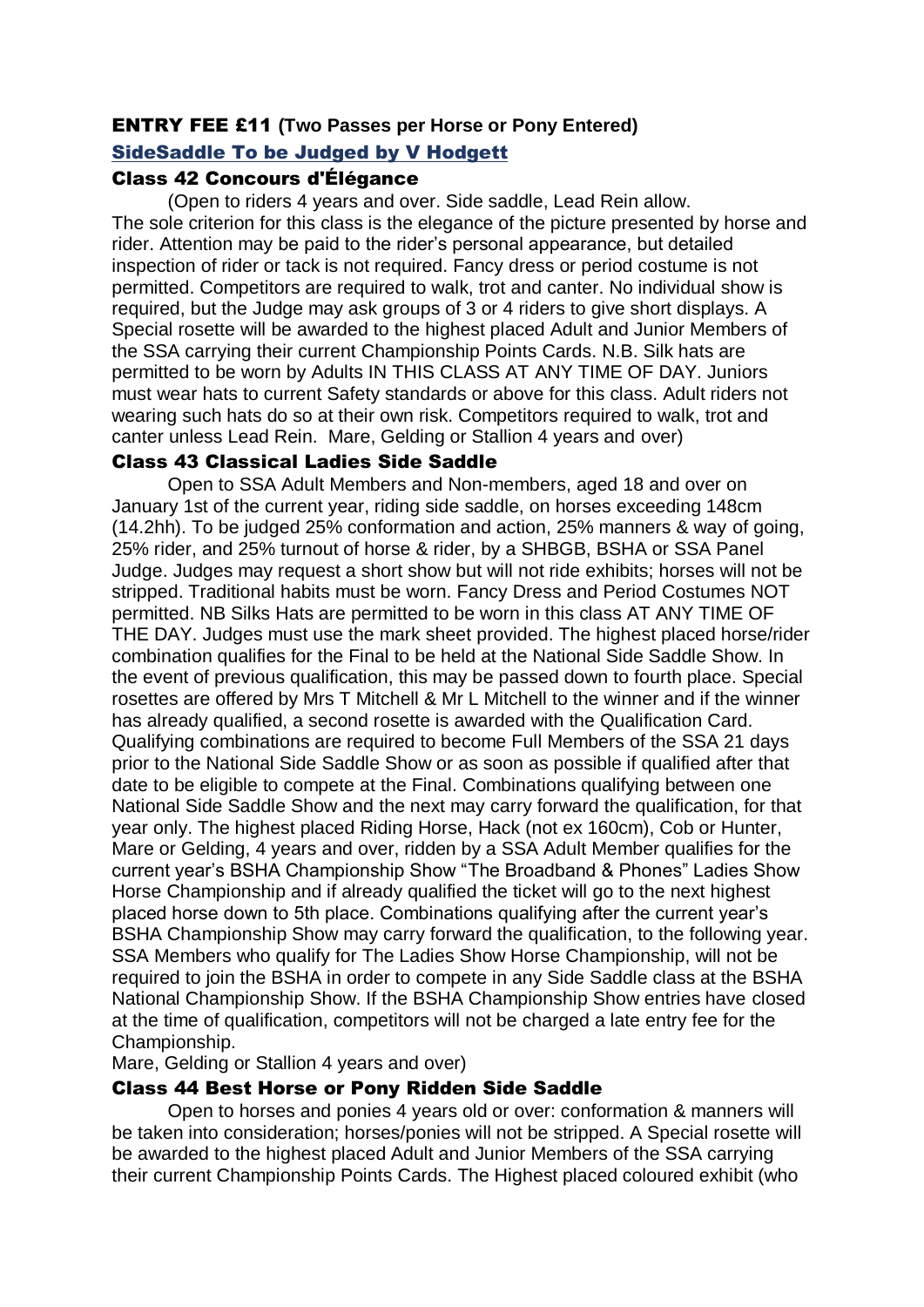has not already qualified) receives a Special Rosette and qualifies for the Side Saddle Final at the CHAPS Championship Show. Open to any type of exhibit. Riders must be 16 or over. Riders/Owners need not be a member, or their exhibit registered with CHAPS at the time of qualification, but in order to compete at the Championships, the Rider/Owner must be a showing member and their horse/pony registered with CHAPS before entering the final. Lead Rein competitors are eligible for this class. Leaders must be correctly dressed.

#### Class 45 Side Saddle Equitation

(Open to riders 4 years and over. Lead Rein allow. Run under SSA Rules defined in the current Members' Handbook. Open to SSA Members and Non-Members. Members carrying their current Championship Points Cards are eligible for SSA rosettes to 3rd Adult and 3rd Junior places and SSA Championship Points. Southernden Farm offers a rosette to the highest placed Member aged under 14 on 1st January of the current year. A rosette in memory of The Late Mr R Philpot is offered to the Adult Member and Manor Grange Stud Show Centre to the Junior Member, judged to be the best turned out. Mare, Gelding or Stallion 4 years and over)

#### Class 46 Ridden Hunter Horse (NOT SIDESADDLE)

(Mare, Gelding or Stallion 4 years and over)

### Class 47 Hack Class (NOT SIDESADDLE)

(Open to Small Hacks not exceeding 154cms and Large Hacks not exceeding 160cms Mare, Gelding or Stallion 4 years and over)

# Class 48 Ridden Foreign& Rare Breeds & Irish Draughts (NOT SIDESADDLE)

(To be on the Foreign and Rare Breeds Register. Mare, Gelding or Stallion 4 years and over)(If enough Irish Draughts entry will give own Class)

#### **Not Before 12.30pm**

#### Class 49 Costume Concours d'Élégance

(Open to riders 4 years and over. Side saddle, Lead Rein allow. The sole criterion for this class is the elegance of the picture presented by horse/pony and rider, and the way of going of the horse/pony. Safe tack must be used. Detailed inspection of the rider's period costume is not required. Fancy dress is not permitted. Competitors are required to walk, trot and canter. No individual show is required, but the judge may ask small groups of 3 or 4 riders to give short displays. A Special rosette will be awarded to the highest placed Adult and Junior Members of the SSA carrying their current Championship Points Card. Competitors should produce a brief résumé about their costumes for the Commentator. Juniors must wear hats to current Safety Standard or above for this class. Adult riders not wearing such hats do so at their own risk. Competitors required to walk, trot and canter unless Lead Rein. Mare, Gelding or Stallion 4 years and over)

#### Side Saddle Championship

(**Kindly Sponsored by J & E Turner) Championship 6 Side Saddle (First and Second prize winners from Classes 42,43,44,45,49)**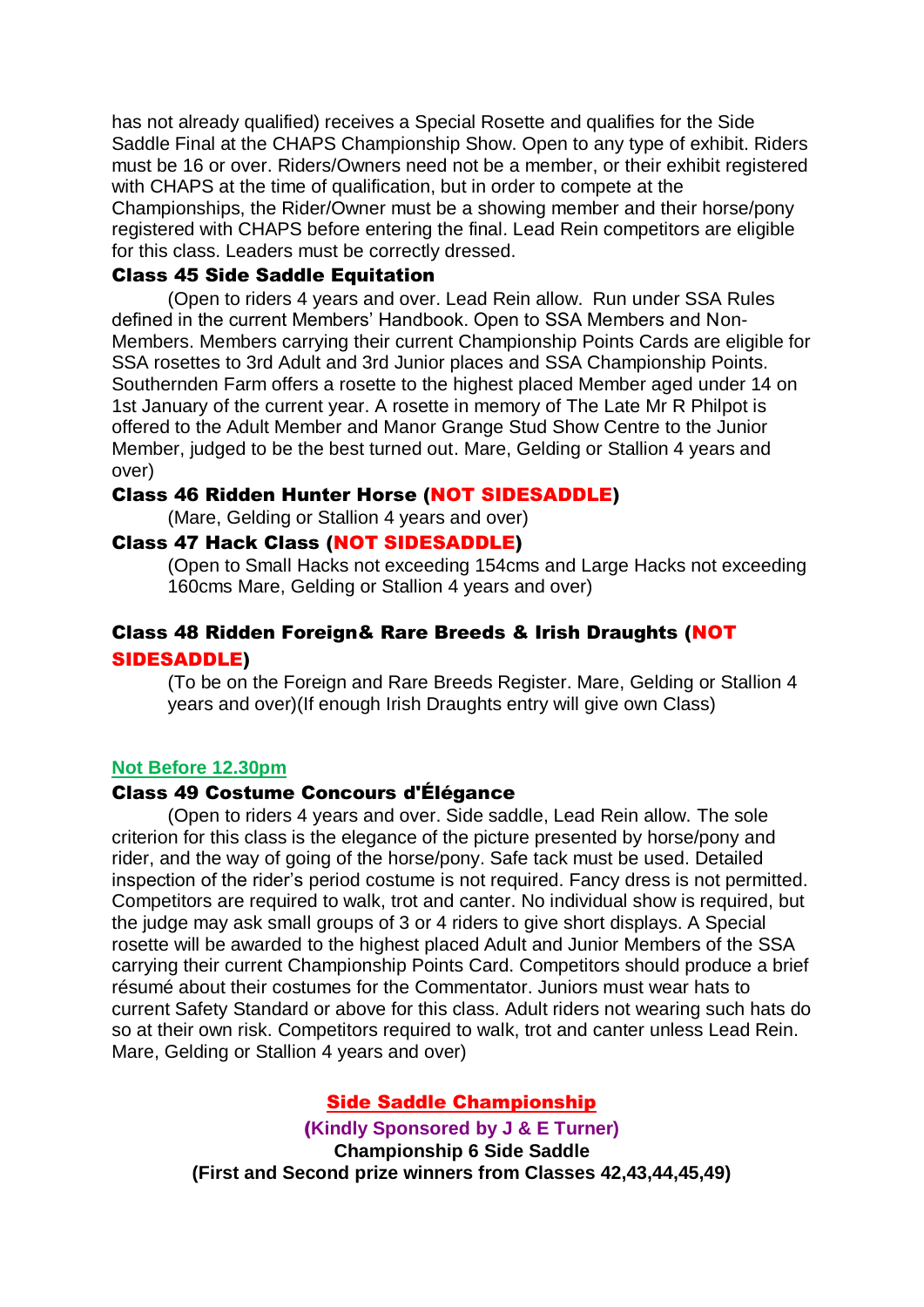#### ENTRY FEE £11 **(Two Passes per Horse or Pony Entered)**

#### Class 50 Ridden Veteran

(Horse/Pony 15 years old and over. Mare, Gelding or Stallion)

#### Class 51 Senior Rider

(Rider to be 35 Years old and over Mare, Gelding or Stallion 4 years and over)

## Class 52 Ridden ROR & Sport Horse

(**Kindly Sponsored by Jayne Pimbley)**

(Mare, Gelding or Stallion 4 years and over

# Class 53 Mixed Ridden Show Cob (Please Read Class Description)

(Open to Light weight, Heavy weight, Maxi cobs. Mare, Gelding or Stallion 4 years and over)

# Mixed Championship

#### **Championship 7 Mixed**

**(First and Second prize winners from Classes 46,47,48,50,51,52,53)**

# Equitation Classes

# ENTRY FEE £11 **(Two Passes per Horse or Pony Entered)**

### Class 54 Lead Rein Equitation

(**Kindly Sponsored by Chloe Calderbank Rider Coaching)**

(Rider 10 years old and under. Not to compete in any other Equitation Class. Mare, Gelding 4 years and over) Snaffle Bridle only

# Class 55 Equitation 12 Years and Under

(**Kindly Sponsored by Chloe Calderbank Rider Coaching)**

(Rider 12 years and under. Mare, Gelding. 4 years and over) Snaffle Bridle only

# Class 56 Equitation 13 to 16 years

#### (**Kindly Sponsored by Chloe Calderbank Rider Coaching)**

(Rider 13 to years old. Mare, Gelding or Stallion 4 years and over) Snaffle Bridle only

#### Class 57 Equitation 17 years and over

#### (**Kindly Sponsored by Chloe Calderbank Rider Coaching)**

(Rider 17 years and over. Mare, Gelding or Stallion 4 years and over) Snaffle Bridle only

# Equitation Championship

(**Kindly Sponsored by Chloe Calderbank Rider Coaching) Championship 8 Equitation (First and Second prize winners from Classes 54,55,56,57)**

# Ridden Supreme Championship

(To follow After all Championships have been done) Championships and Reserve Champions (From Championships 1,2,3,4,5,6,7,8)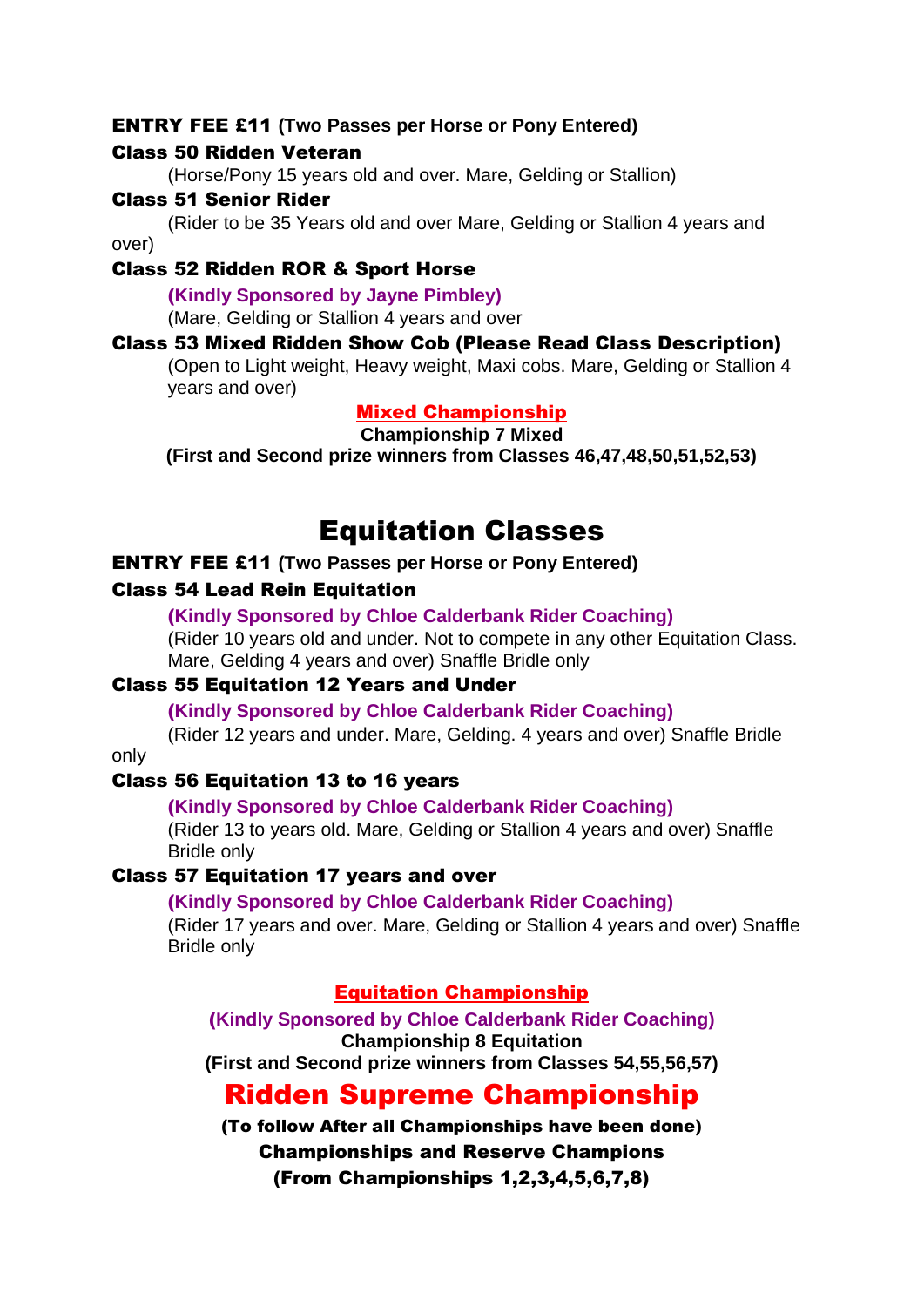

# Lancashire Game & Country Festival Inhand Ring Sunday 12th Sep

**(Pre-Entries Only Online or Post) Entries Close 22nd August 2021** Entries Not Accepted After this Date

# ENTRY FEE ABOVE EACH SECTION

# FIRST AID £1 **(Per Rider)**

**Horse Boxes and Trailers to come in the Signed Entrance. Please present your pass and number at the Entrance. Your passes/numbers will be posted out 2 weeks prior to the event. Please enclose a stamped addressed envelope A5 with your entry form.Online Entry number and passes will be posted to you. Extra Persons to pay Entry Fee at the Gate. Horse Boxes will be checked for Extra Persons.**

# **+**Start 9.30am

# To be Judged by Paul Hart

ENTRY FEE £9 **(Two Passes per Horse or Pony Entered)**

# Class 58 Inhand M&M Small Breeds (Inc Welsh)

(Dartmoor, Exmoor, Shetlands, Welsh Section A and B. Mare, Gelding or Stallion 4 years and over)

Class 59 Inhand M&M Large Breeds (Welsh Only)

(**Kindly Sponsored by Danielle Cartlidge Equine Sports Message Therapist)**

(Welsh Section C and D. Mare, Gelding or Stallion 4 years and over)

# Class 60 Inhand M&M Large Breeds (Exc Welsh)

(Highlands, Fells, Dales, Connemara and New Forest. Mare, Gelding or Stallion 4 years and over)

# M&M Inhand Championship

(**Kindly Sponsored by Unique Homecare) Championship 9 M&M Inhand (First and Second prize winners from Classes 58,59,60)**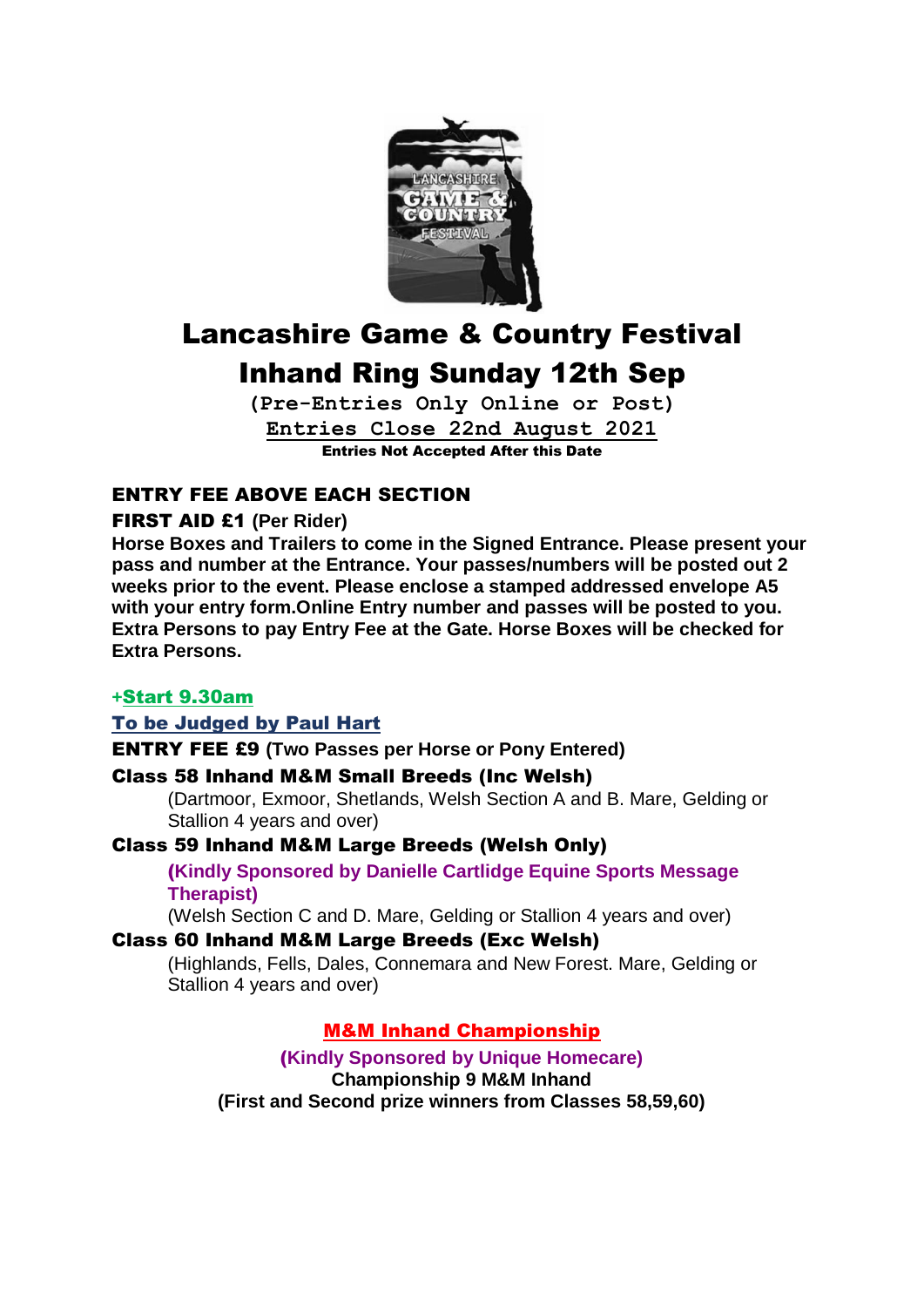### ENTRY FEE £9 **(Two Passes per Horse or Pony Entered)**

#### Class 61 Inhand M&M Young Stock (Inc Welsh)

(Dartmoor, Exmoor, Shetlands, Welsh Section A, B,C and D, Highlands, Fells, Dales, Connemara and New Forest. Mare, Gelding or Stallion, 3 years and under Inc Foals)

### Class 62 Inhand Young Stock (Exc M&M Welsh)

(Mare, Gelding or Stallion, 3 years and under Inc Foals)

## Inhand Young Stock Championship

**Championship 10 Inhand Young Stock (First and Second prize winners from Classes 61,62)**

ENTRY FEE £9 **(Two Passes per Horse or Pony Entered)**

# Class 63 Inhand Coloured

### (**Kindly Sponsored by CEM Theraplate Revolution Specialist Ltd)**

(Native, Traditional, Cob. Mare, Gelding or Stallion 4 years and over)

# Class 64 Inhand Plaited Coloured

(Plaited Coloured. Mare, Gelding or Stallion 4 years and over)

#### Class 65 Mixed Inhand Show Cob

(Open to Light weight, Heavy weight, Maxi cobs. Mare, Gelding or Stallion 4 years and over)

# Inhand Cob Championship

**Championship 11 Inhand Cob**

**(First and Second prize winners from Classes 63,64,65)**

## **Not Before 12.30pm**

ENTRY FEE £9 **(Two Passes per Horse or Pony Entered)**

#### Class 66 Inhand Plaited Horse

(Mare, Gelding or Stallion 4 years and over)

#### Class 67 Inhand Foreign & Rare Breeds & Irish Draughts

(To be on the Foreign and Rare Breeds Register.Mare, Gelding or Stallion (If enough Irish Draughts entry will give own Class)

### Class 68 Inhand Veteran

(**Kindly Sponsored by CEM Theraplate Revolution Specialist Ltd)**

(Horse/Pony 15 years old and over. Mare, Gelding or Stallion)

# Class 69 Inhand Arab

(Mare, Gelding or Stallion 4 years and over)

#### Class 70 Inhand Young Hander

(Hander to be 16 years and under. Mare, Gelding or Stallion. Any age)

# Mixed Inhand Championship

**Championship 12 Mixed Inhand**

**(First and Second prize winners from Classes 66,67,68,69,70)**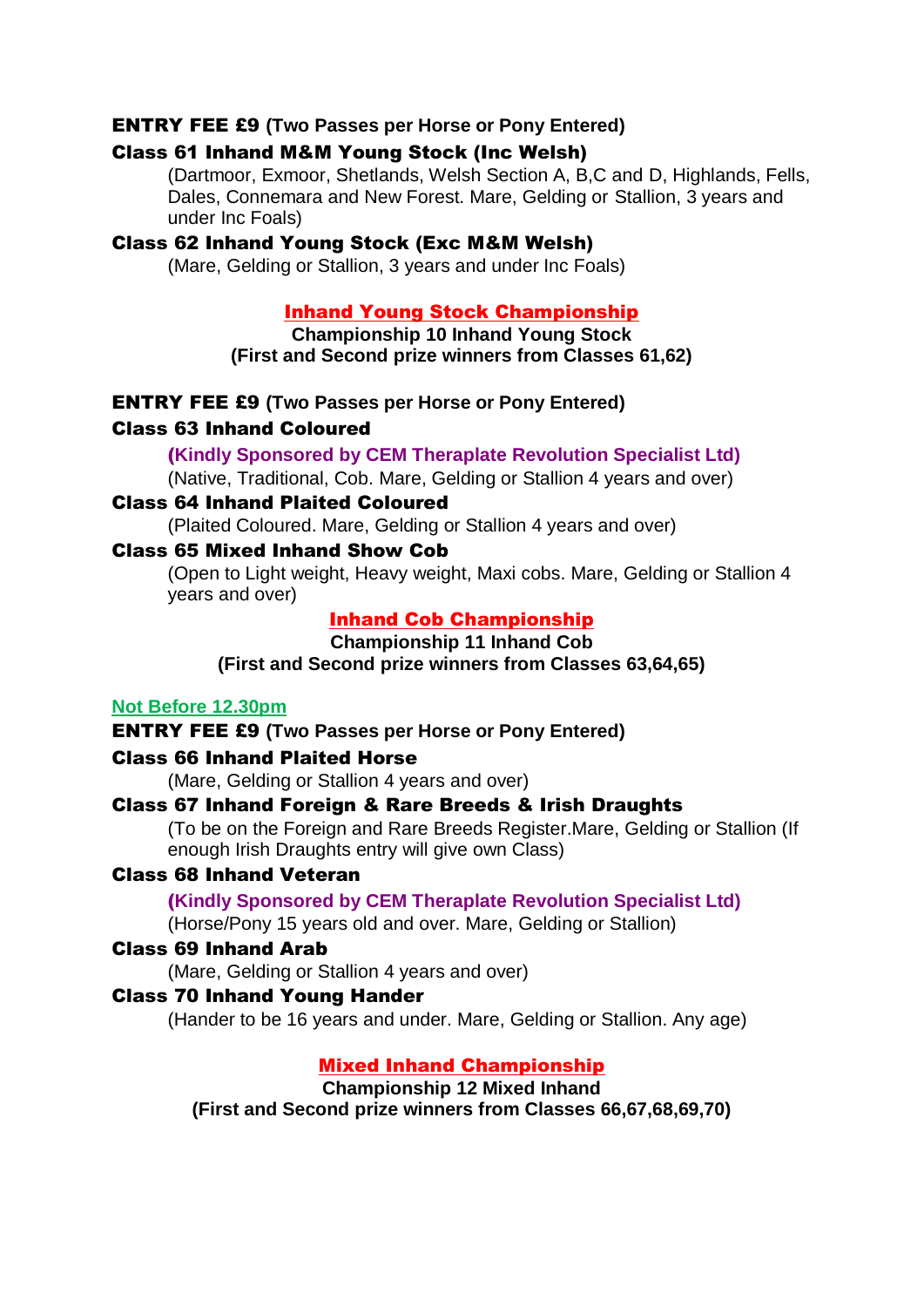# Inhand Supreme Championship

(To follow After Championship 4)

Championships and Reserve Champions (from Championships 9,10,11,12)